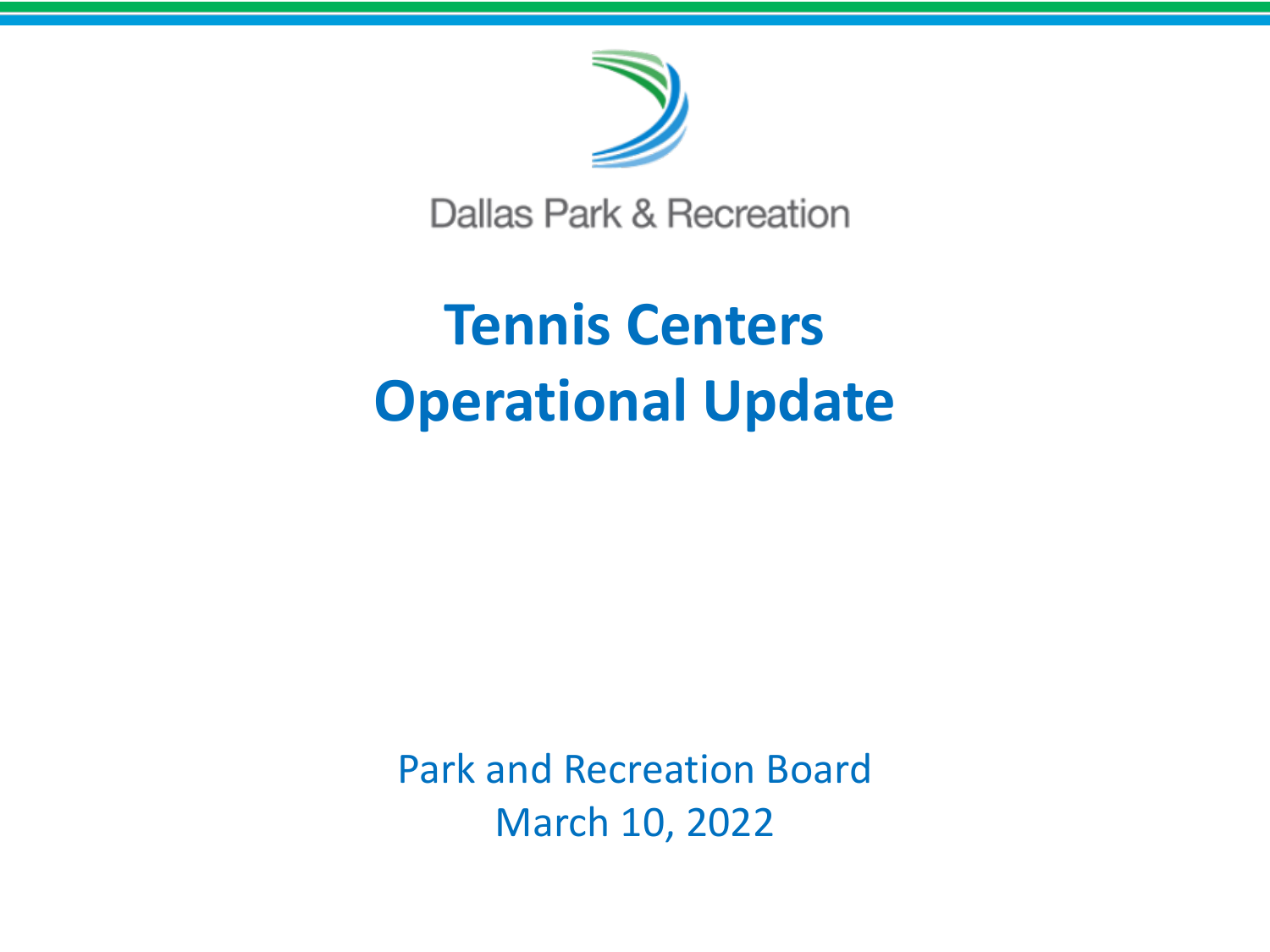### **Purpose**

- Overview
- Locations
- Contractors
- Current Trends
- Tennis Center Improvements
- Contract Renewals/Request for Proposals
- Pickle Ball
- Youth Programming
- Next Steps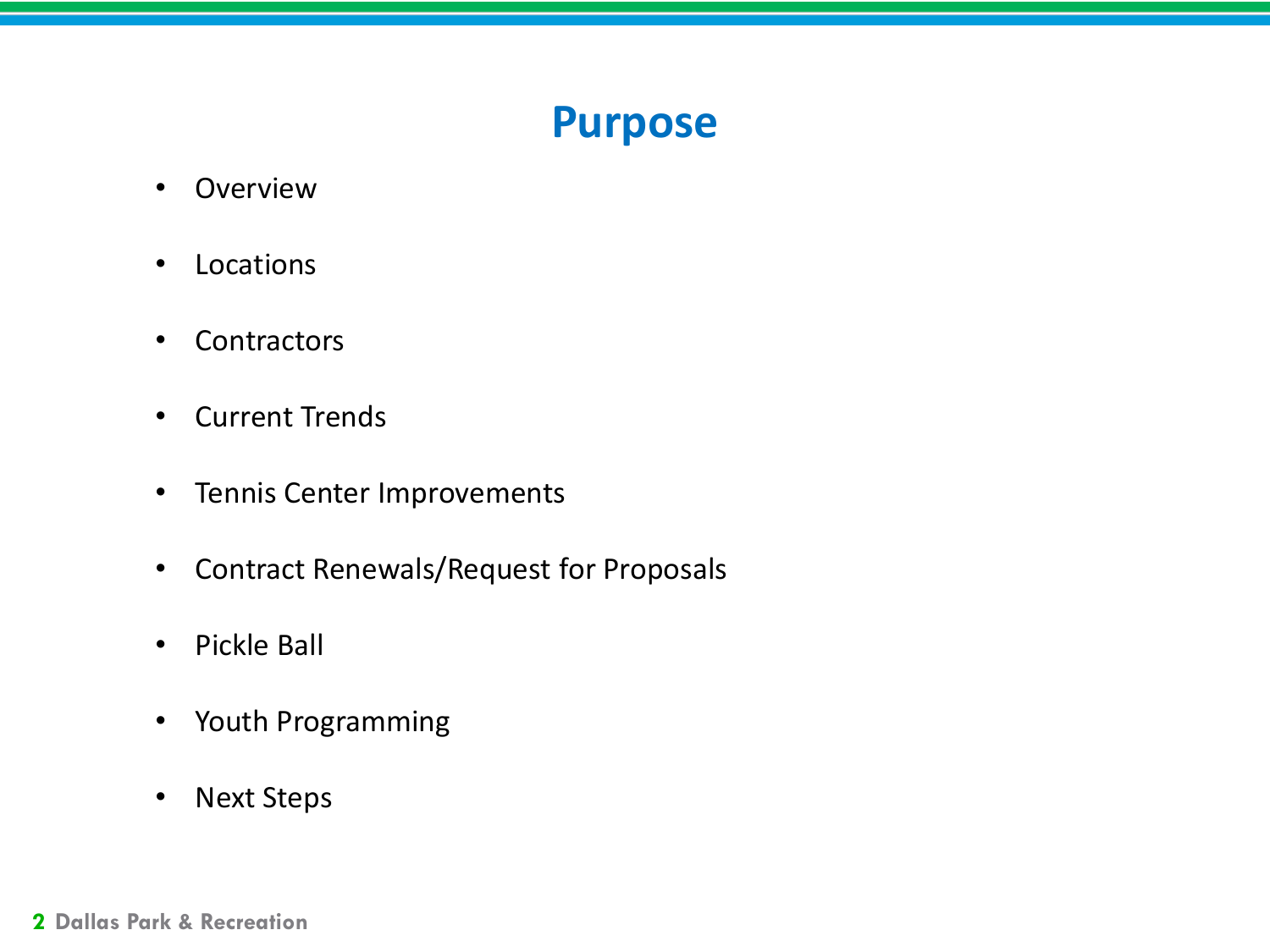# **Overview**

The City of Dallas has a current private/public partnerships with two vendors that are contracted to provide tennis activities at our four tennis centers.

Contractors:

- Impact Activities: L.B. Houston, Samuell Grand, Fretz
- Dallas Tennis Association (DTA): Kiest

The tennis centers provide:

- 65 reservable courts for public use
- Programming and instruction for all ages
- Leagues/tournaments
- Summer camps and after school programs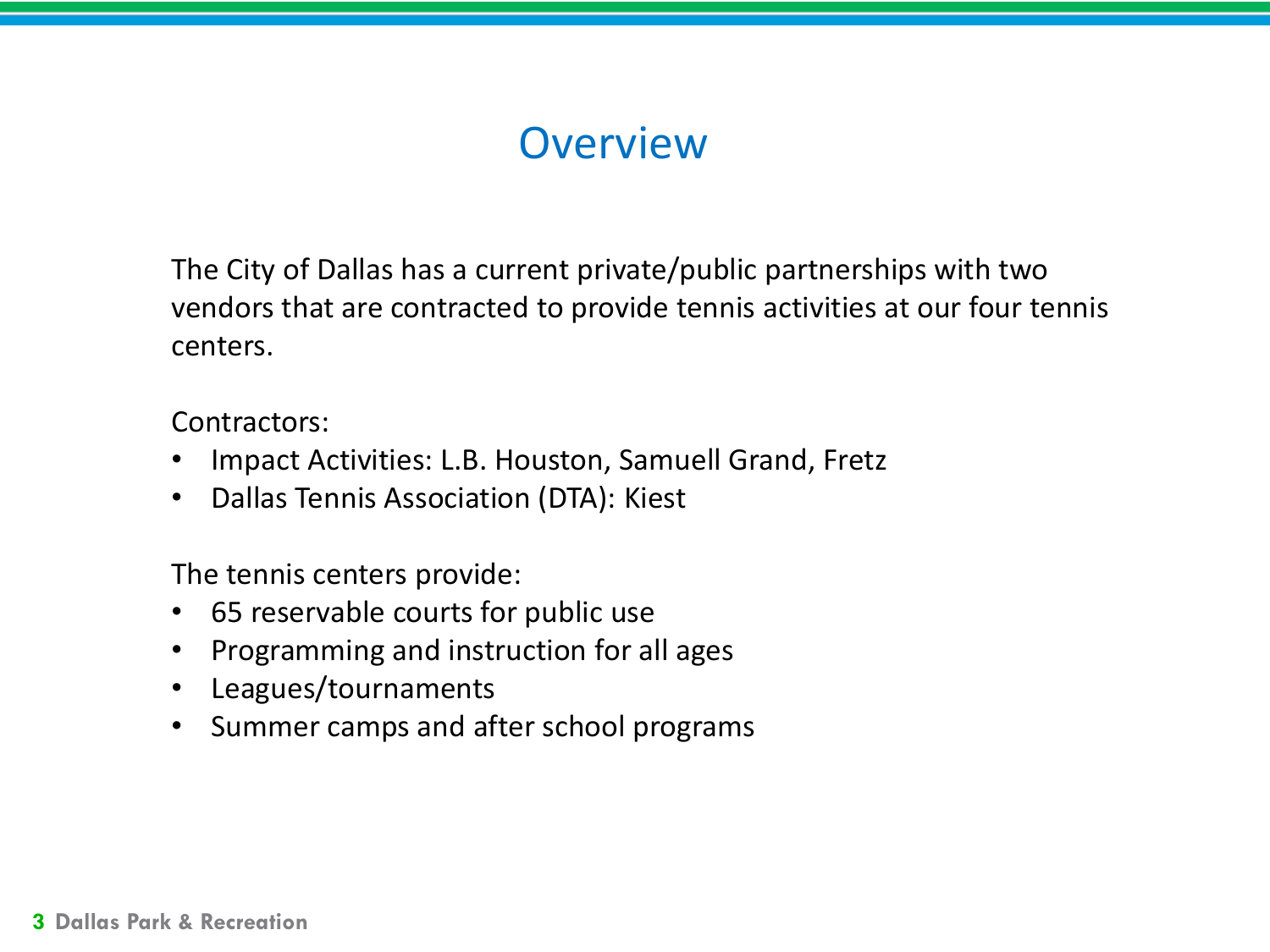# **Tennis Centers**

*3 Year Average Annual Attendance: 97,241 3 Year Average Annual City Revenue: \$68,919*

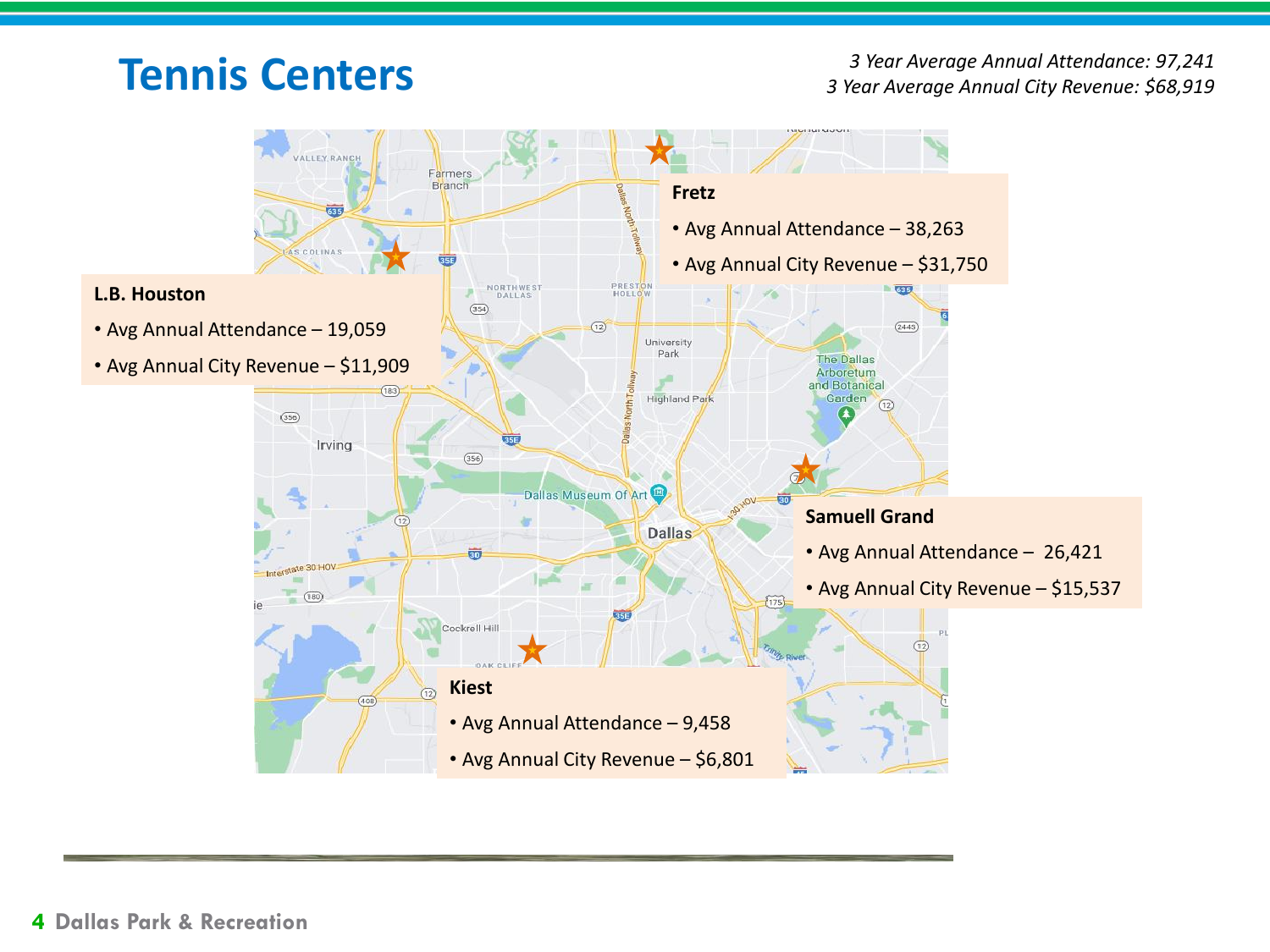# **Impact Activities**

*Matt Hanlin, Tennis Pro, Operator*

#### **Fretz Tennis Center**

- Five year contract approved in March 2018
- Monthly Rent \$2,750 Annual Revenue \$34,000
- Capital Improvements \$41,000
- Contract expires January 2023, one (1) three year renewal option

#### **L.B. Houston Tennis Center**

- Two year contract approved in March 2021
- Monthly Rent \$500 Annual Revenue \$6,000
- Contract expires February 2023, one (1) three year renewal option

#### **Samuell Grand Tennis Center**

- Two year contract approved in March 2021
- Monthly Rent \$1,250 Annual Revenue \$15,000
- Contract expires February 2023, one (1) three year renewal option

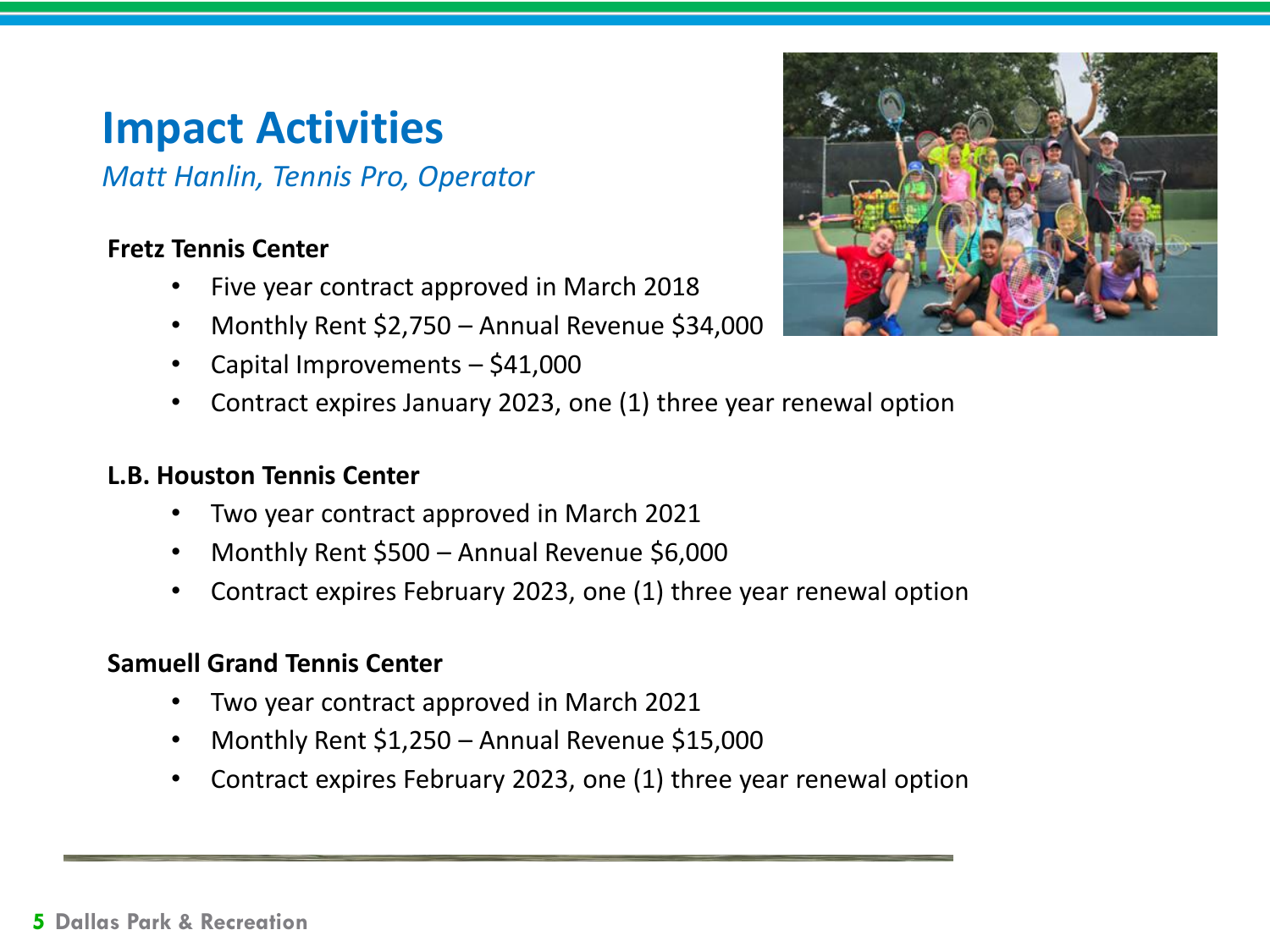# **Dallas Tennis Association**

### **Kiest Tennis Center**

- Five year contract approved in March 2018
- City Revenue 50% of court fees, 1.5% of all other revenue generated
- Capital Improvements \$50,000
- City pays DTA a \$1,000 monthly stipend
- Contract expires in January 2023, one (1) three year renewal option

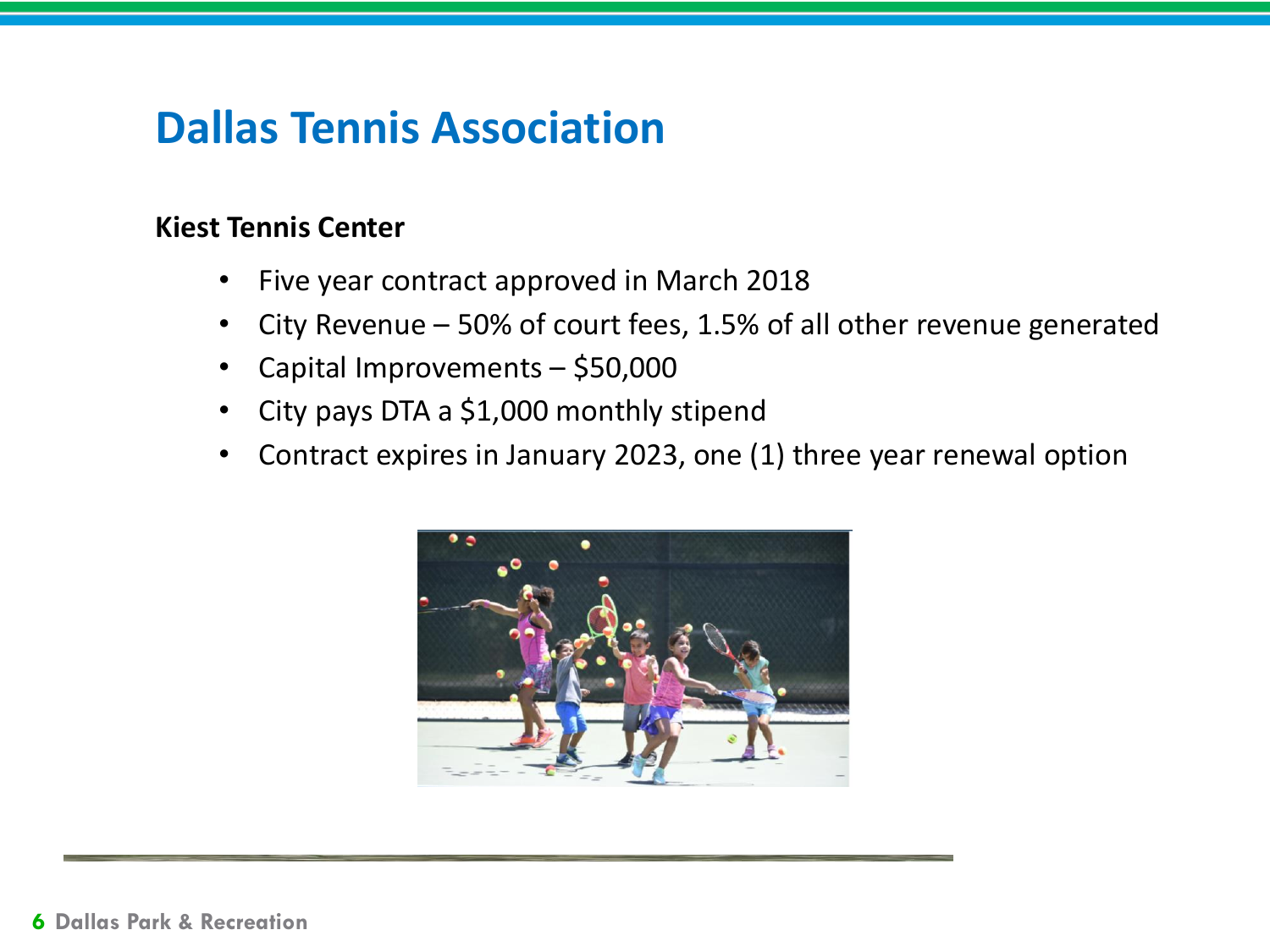### **Current Trends**

During FY21, the City's Tennis Centers experienced an increase in attendance by **38%** from the previous year, which is a **57%** increase from the last four years' average.

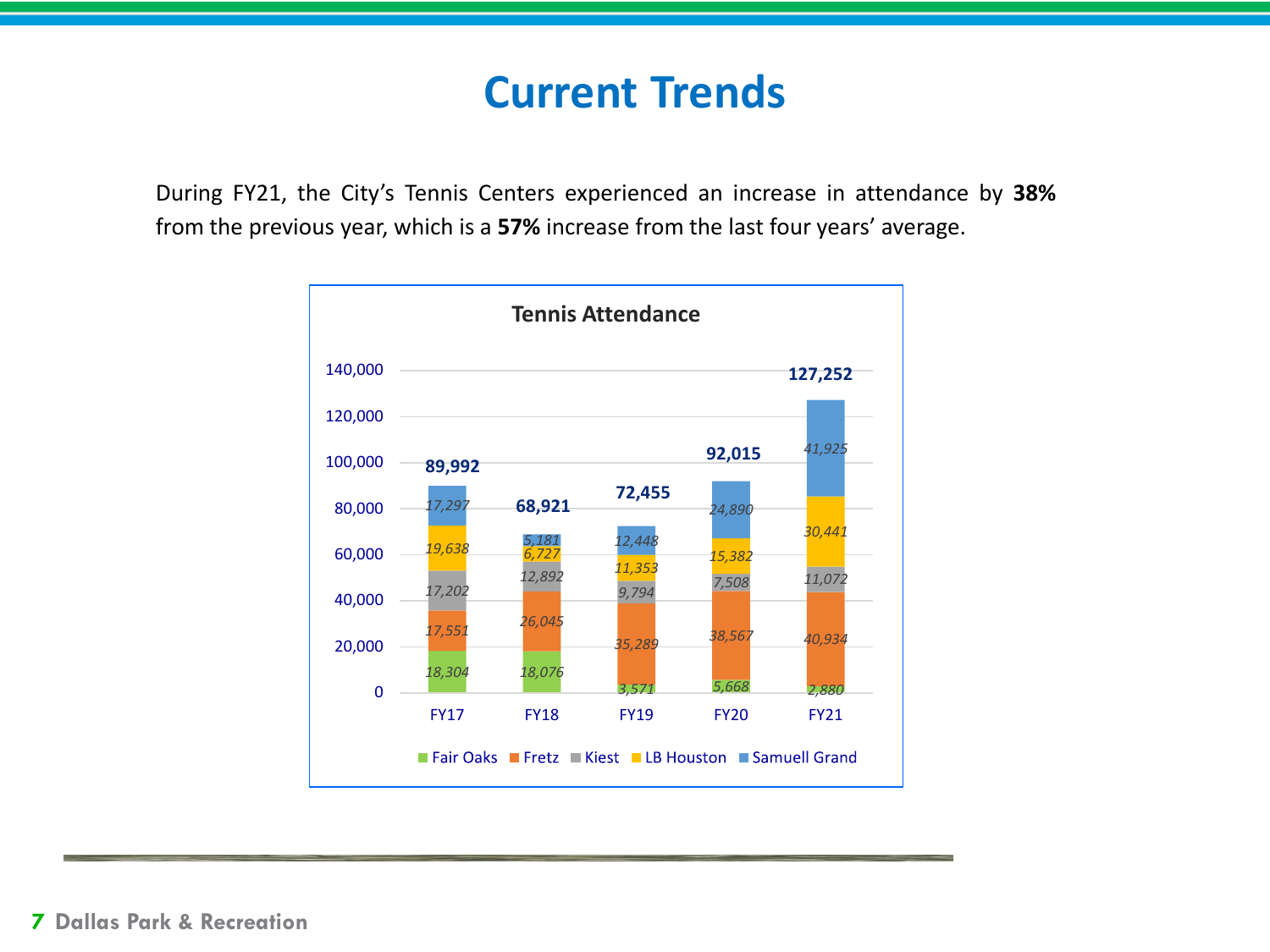# **Current Trends**

During FY21, the City's Tennis revenue increased by **44%** from the previous year. The spike in revenue shown in FY18 and FY19 were part of the unsustainable TOPS Tennis contracts at L.B. Houston and Samuell Grand, which were terminated in FY19.

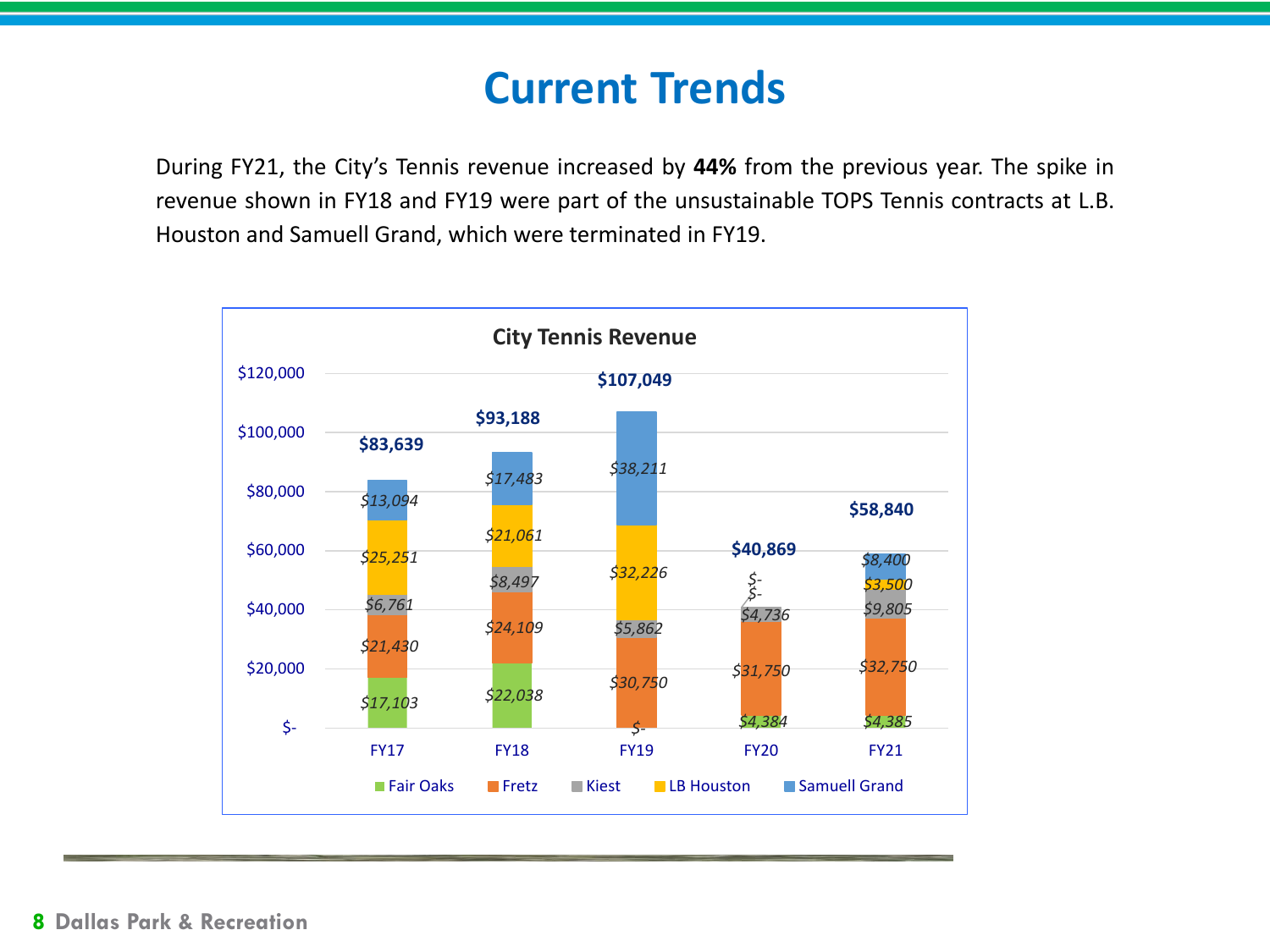# **Tennis Center Improvements**

### **FY22 Improvements**

- Windscreens *all centers, completed in October 2021*
- Bleacher/Court Benches Replacement *all centers, equipment ordered*
- Light Poles Replacement *Samuell Grand, currently in process*
- Parking Lot Restriping *all centers, scheduled*
- Court Resurfacing *all centers (49 courts), scheduling in process*

### **Future Improvement Needs**

- Kiest Pro Shop
- Fretz Pro Shop

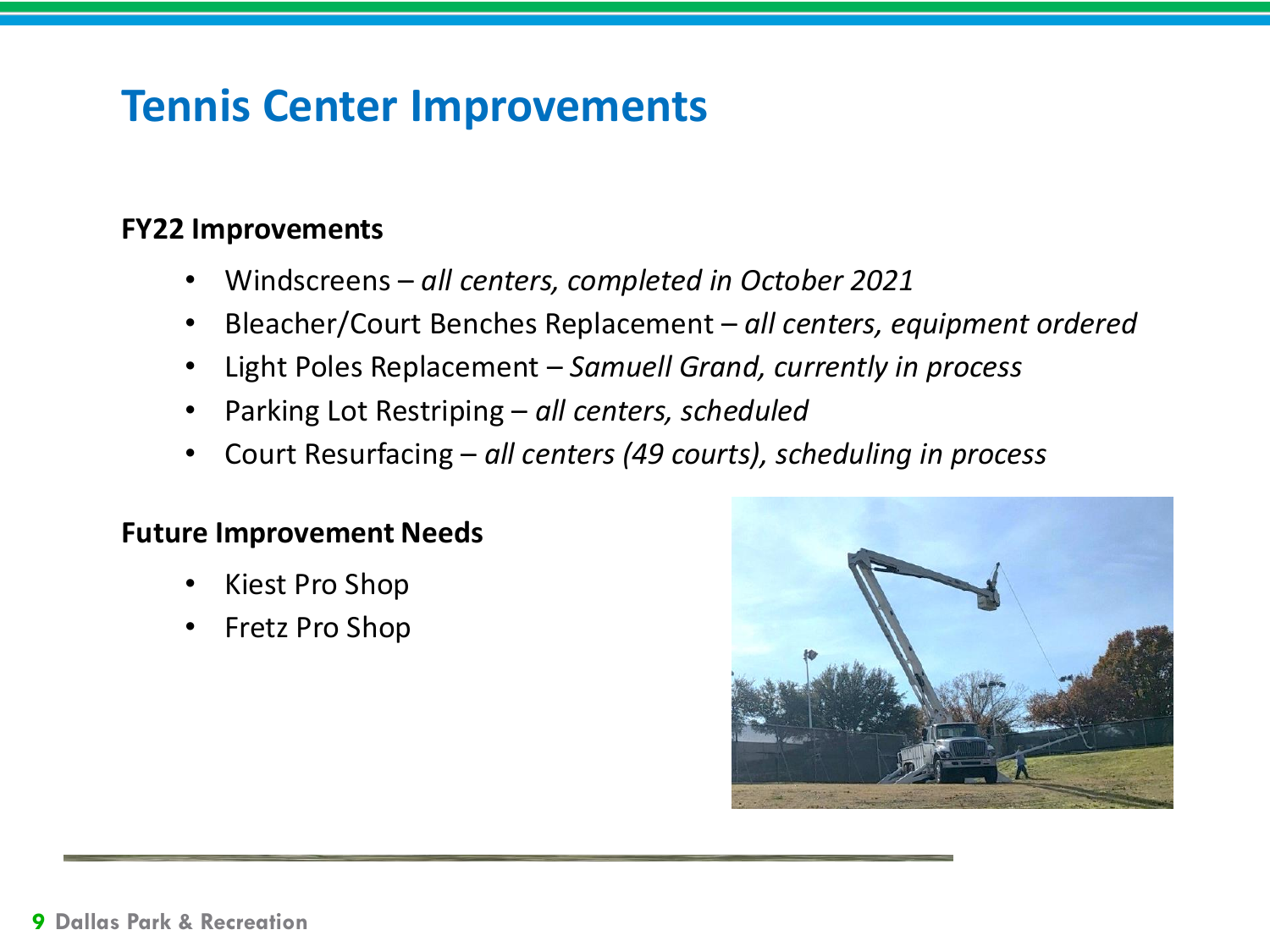## **Contract Renewals/Request for Proposals**

### **Fretz and Kiest Tennis Centers**

- Contracts expire in January 2023
- One (1) three year renewal option

### **L.B. Houston and Samuell Grand Tennis Centers**

- Contracts expire in February 2023
- One (1) three year renewal option
- City can renegotiate revenue terms based on attendance and operational revenue and expenses

*Option to submit a Request for Proposals, process takes 9 – 12 months*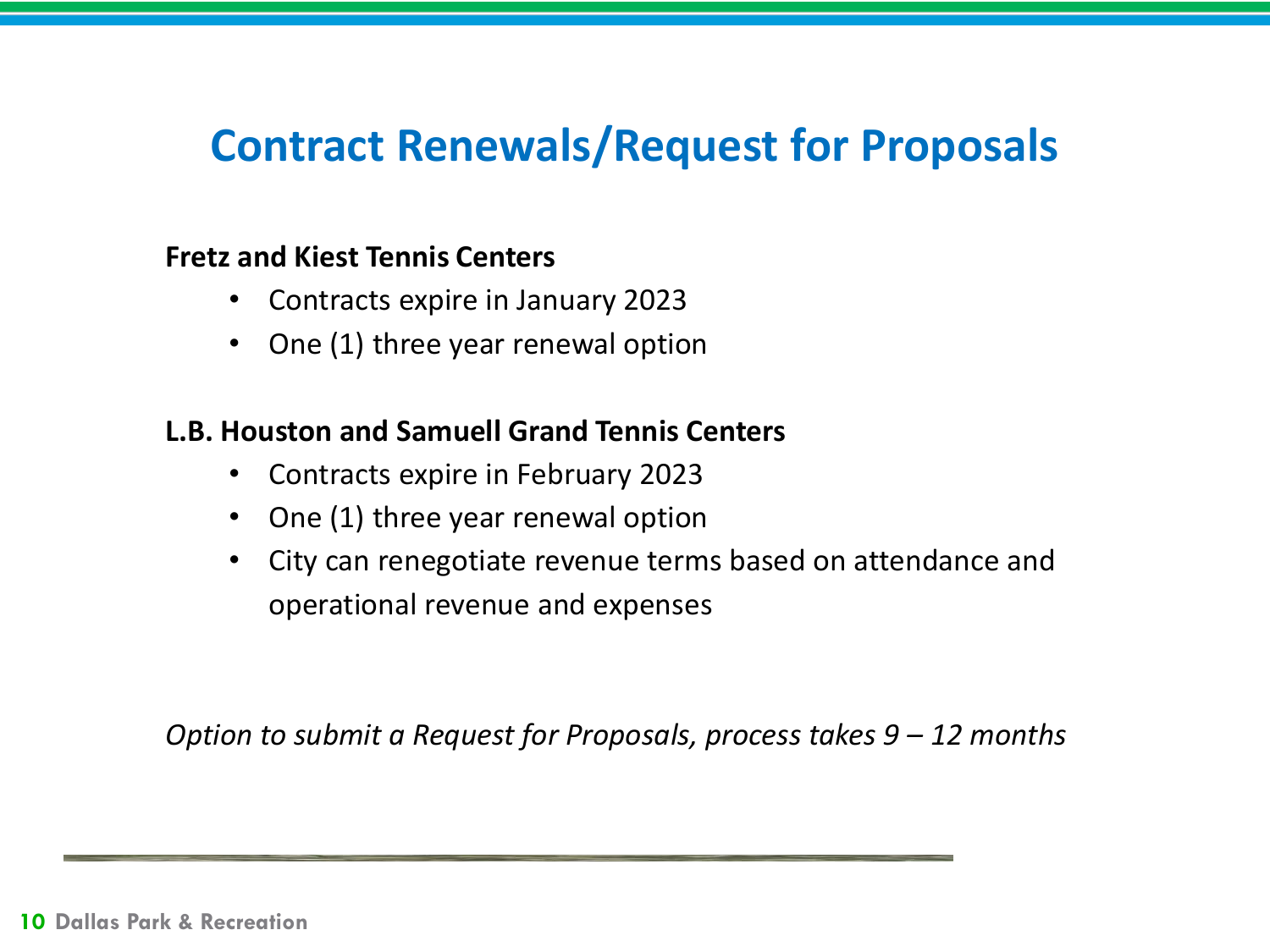# **Pickleball**

- Pickleball has a 9.7% Average Annual Growth Rate (AAGR) of all the players who became associated from 2015 to 2018 and a total growth rate of 29.1% over three years
- Players of all ages and skill levels can play
- City of Dallas Currently has 26 dedicated pickleball courts with plans to add four more in 2022 at Fretz
	- Fretz Tennis Center: 4 courts
	- L.B. Houston Tennis Center: 12 courts
	- Samuell Grand Tennis Center: 10 courts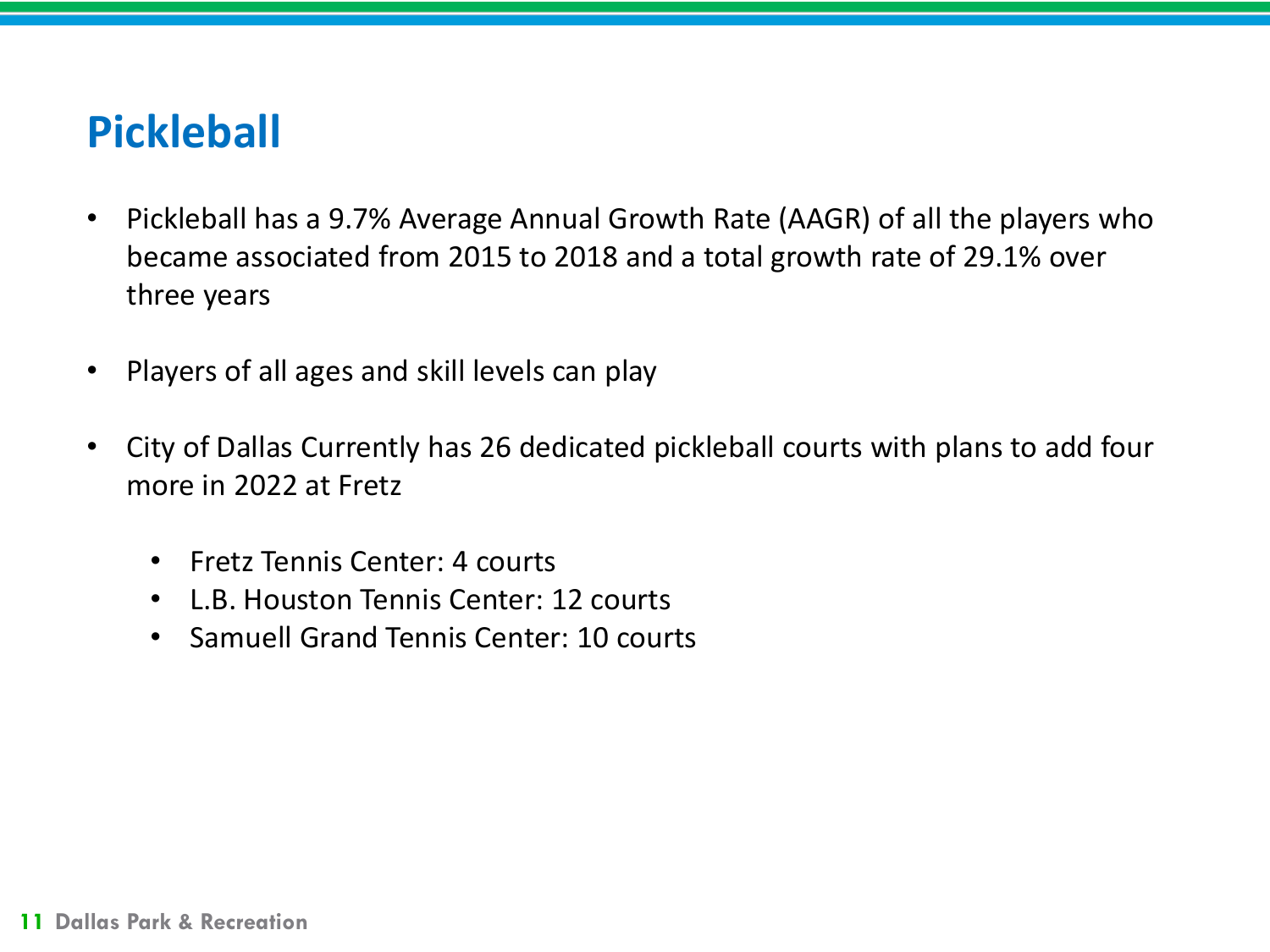# **Youth Programs**

L.B. Houston, Samuell Grand, and Fretz

- Year-round programing for youth ages 4 to 18
- Spring, Summer and Fall developmental programs
- 1500 youth participated in the tennis programming at L.B. Houston, Samuell Grand and Fretz

### Kiest

- Year-round programming for youth ages 4 to 18
- Junior Development Program
- After School Programs
- 650 youth participated in the tennis programming at Kiest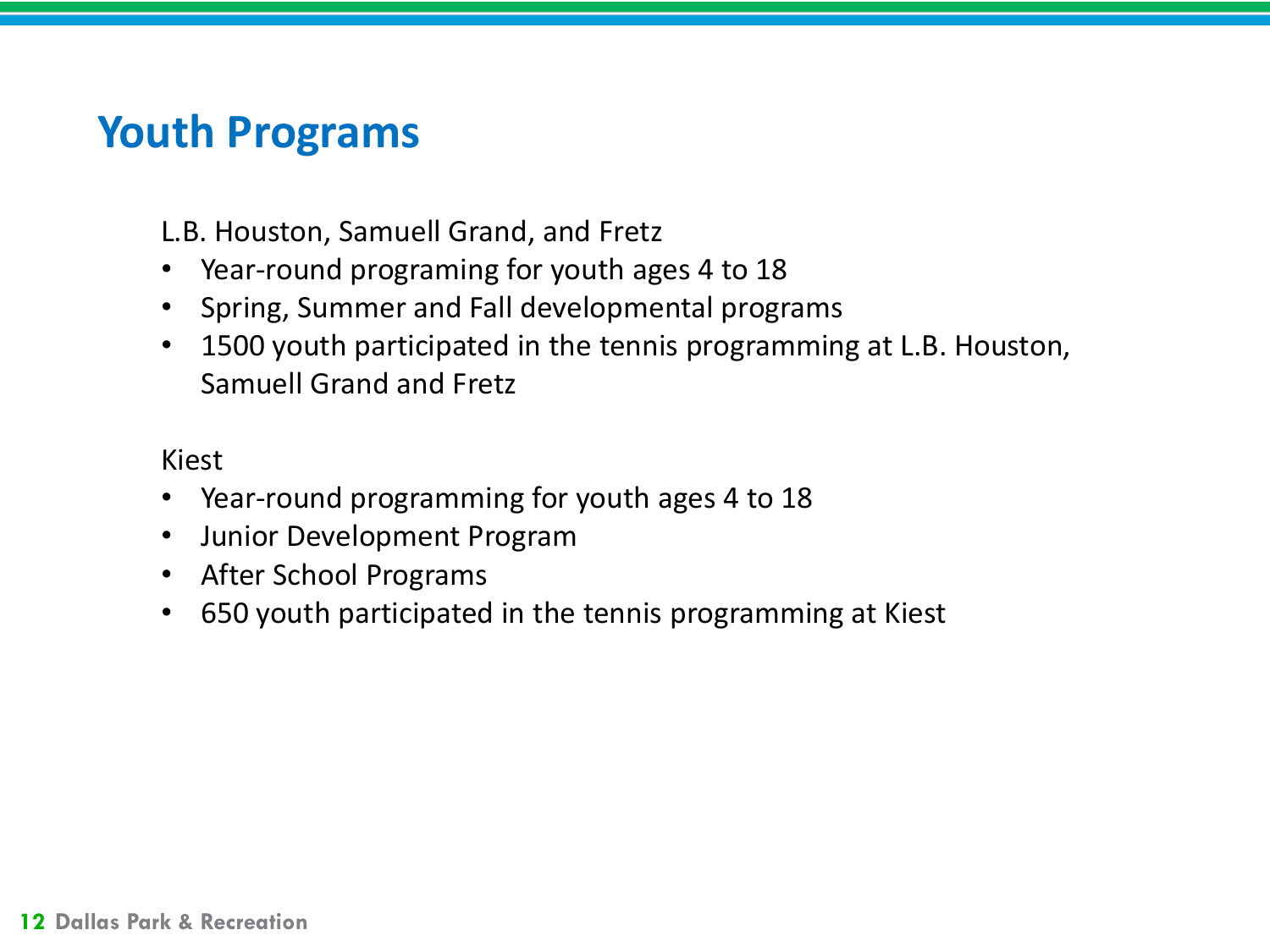### **Next Steps**

- Continue with Tennis Center Improvements
	- Bleachers and benches replacement
	- Court resurfacing  $-49$  courts for FY22
	- Samuell Grand Tennis Center light poles replacement
- Identify future Tennis Center improvement needs for Bond Program
- Prepare for contract renewals or revisit Tennis Pro Contract specifications for Request for Proposals (RFP) process